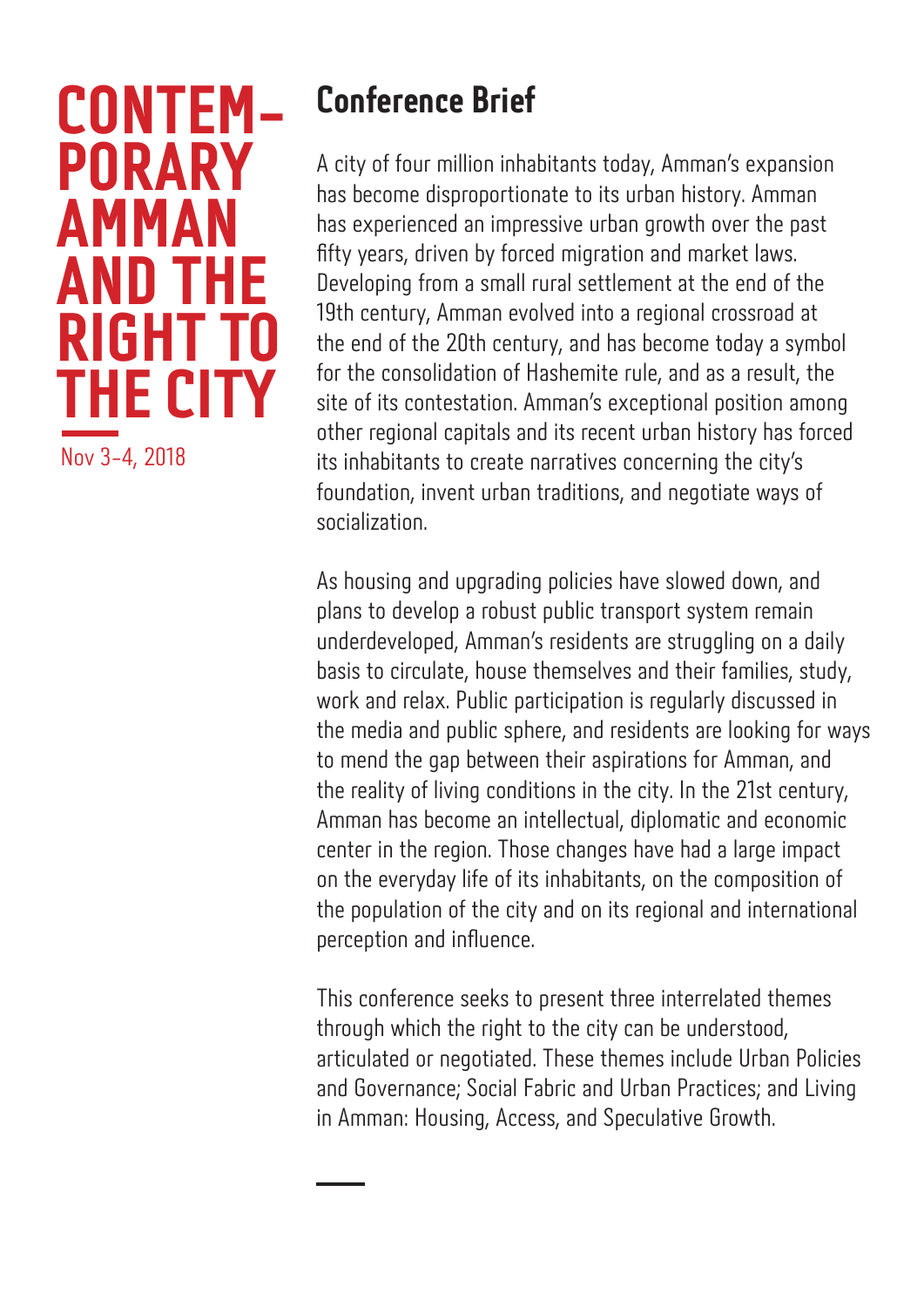# **OPEN CALL FOR PAPERS**

Please submit your abstracts (up to 350 words) to info@ammanconference2018.com

#### **Deadline: June 30th**

The paper topics must tackle one of the themes discussed below. Abstracts will be reviewed by the conference's scientific committee and organizers. Selected participants will be notified in mid-July.

### **1. Urban Policies and Governance**

In a city which has known a development as rapid as Amman, the evolution of urban policies and structures of urban governance is of major importance. Tracing the origins of the municipality from the late Ottoman period until today, this panel will focus on structures of decision-making in the urban context. Urban policies and governance will be examined against the economic and political dynamics from which they arose while paying attention to both individual and collective actors involved.

Some topics to address could include:

- Political actors in debates around urban policies: How do politicians, mayors, municipal engineers, international donors, foreign experts, NGOs, and civil society organizations influence and negotiate urban decision-making in Amman?

- Origins, continuities, or genealogies of urban policy regulations: How have practices evolved from Ottoman to Mandate to Modern Amman.

- Evolution of public participation and civil society organizations: How can/do the inhabitants of Amman voice, contest, challenge or influence urban policies? Which civic practices have proved most productive? What is the role of regional and international solidarity in local struggles for urban social justice?

### **2. Social Fabric and Urban Practices**

The second axis of this conference focuses on the social fabric of Amman and the definition of a sense of common belonging to a pluralist urban community. Inhabitants of Amman are constructing an urban identity based on their spatial and social imaginations. The investigation will engage with the ways in which urban narratives of Amman, developed by specific communities, neighborhoods or demographics of the population, inscribe themselves in the the physical, social and discursive fabric of the city.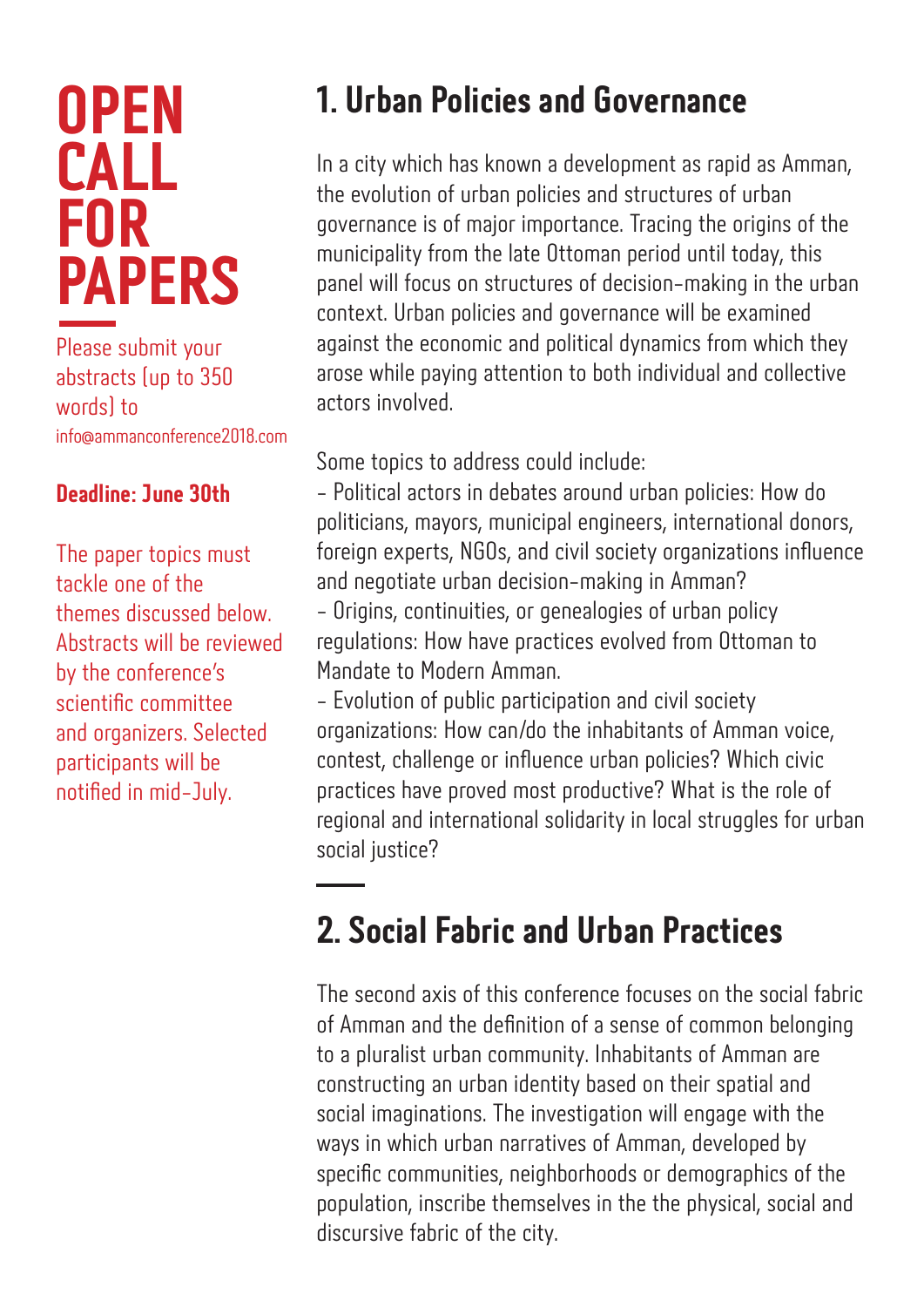#### **Organizing Committee**

**Myriam Ababsa** (Ifpo), **Nora Akawi** (Columbia University GSAPP/ Studio-X Amman / CGC | Amman), **Jawad Dukhgan** (Studio-X Amman / CGC | Amman), **Nadine Fattaleh** (Studio-X Amman / CGC | Amman), **Falestin Naïli** (Ifpo), **Norig Neveu** (CNRS/ IREMAM)

Some topics to address could include:

- Social dynamics of the city beyond categories of citizenship and national belonging; how can citizens and refugees cocreate the fabric of the city?

- The architectural and social typologies of districts, neighborhoods, and urban camps, and their relevance to urban social dynamics.

- What does it mean to be from Amman for groups sharing the same age group, political affiliation, gender, common kin, religion, or ethnic group?

- Defining an inclusive history of the city. How is the urban heritage of Amman defined?

#### **3. Living in Amman: Housing, Access, and Speculative Growth**

Speculative growth enhanced by neoliberal governance, foreign direct investment and political turmoil has affected the distribution of wealth as well as access to resources and opportunities across the city. Questions of accessibility, inclusion, opportunity and equality are re-evaluated in this moment of Amman's position within the regional and global sphere. This panel will focus on the current context of urban planning policies as they relate to the provision of essential services to residents including housing, water, electricity, transportation, education and social services.

Some topics to address could include:

- What is the effect of neoliberal economic policies on the urban fabric of the city?

- How have policies regarding housing, transportation, or education in the city evolved?

- How has the organization of humanitarian aid affected inhabitants from both refugee and host communities?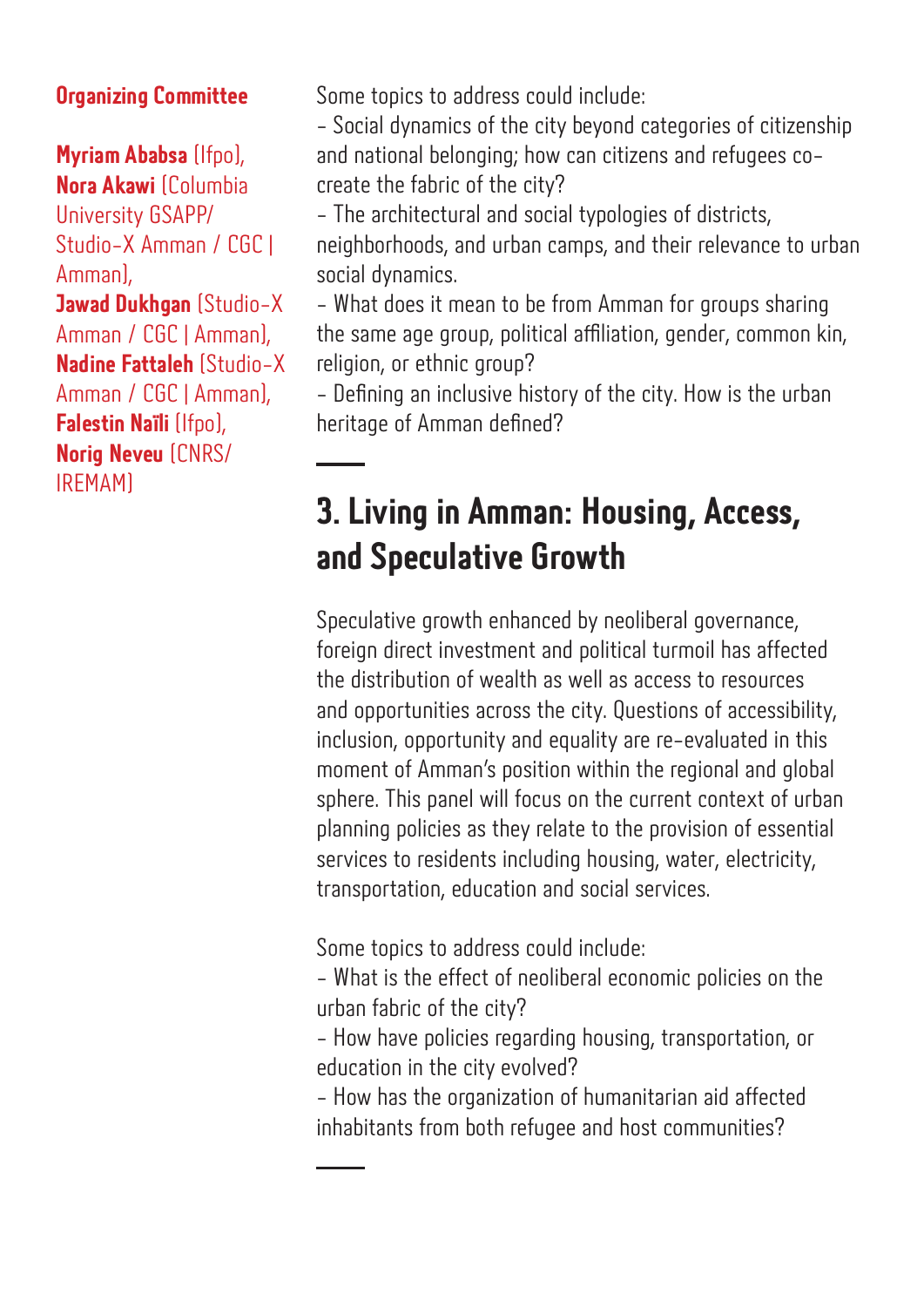

Nov 3-4, 2018

## **مذكرة المؤتمر**

لم يعد توسُّع عمّان التي يقطنها أربعة ملايين نسمة متناسباً مع تاريخها الحَضَري، فلقد شهِدت عمّان نموا حضريا مُدهشا على مدى<br>السنوات الخمسور العاضية .مدفعهاً بالعمية القسمية وقوانين السنوات الخمسين الماضية، مدفوعاً بالهجرة القسرية وقوانين السوق. تطورت عمّان من مستعمرة ريفية صغيرة في نهاية القرن التاسع عشر، وتحولت إلى معبر إقليمي في نهاية القرن العشرين، ً وأصبحت اليوم رمزا ّ لرتسخ الحكم الهاشمي، ونتيجة لذلك، موضع نزاع. وقد قام موضع عمّان الاستثنائي بين العواصم الإقليمية الأُخْرِي وتاريخُها الحضاري الأخير بإجبار سُكَّانِها على خلق سرديّات تخص تاريخ تأسيس المدينة وابتكار التقاليد الحضرية والتفاوض على سبل التفاعل واالندماج.

ُ ومع تباطؤ سياسات اإلسكان والتطوير، وتأخر خطط تطوير نظام ُ فَعّال للنقل العام، يكافح سُكّان عمّان يومياً للتنقل عبر المدينة والسكن والدراسة والعمل والرّاحة. ومع ذلك، تُناقش المشاركة العامة بانتظام في وسائل الإعلام والأماكن العامة، ويبحث السكان عن سبل لسد الفَّجوة ما بين تطلعاتهم إلى عمّان وواقع الظروف المعيشية في المدينة. أصبحت عمّان في القرن الحادي والعشرين مركز فكري ودبلوماسي واقتصادي للمنطقة، وكان لهذه التغيرات أثر كبير على تركيبة سكّان المدينة وحياتهم اليومية وعلى تصورها وتأثيرها على الصعيدين اإلقليمي والدولي.

يهدف المؤتمر إلى مناقشة فكرة الحق في المدينة من خلال التطرق إلى ثلاثة مواضيع مترابطة يمكن من خلالُها التعمق في هذا المفهوم والتطرق لكيفية توضيحه والتعبري عنه والفاوض عليه. تشمل المواضيع المقرتحة السياسات الحضرية والحوكمة؛ النسيج االجتماعي والممارسات الحضرية؛ والسكن واالندماج.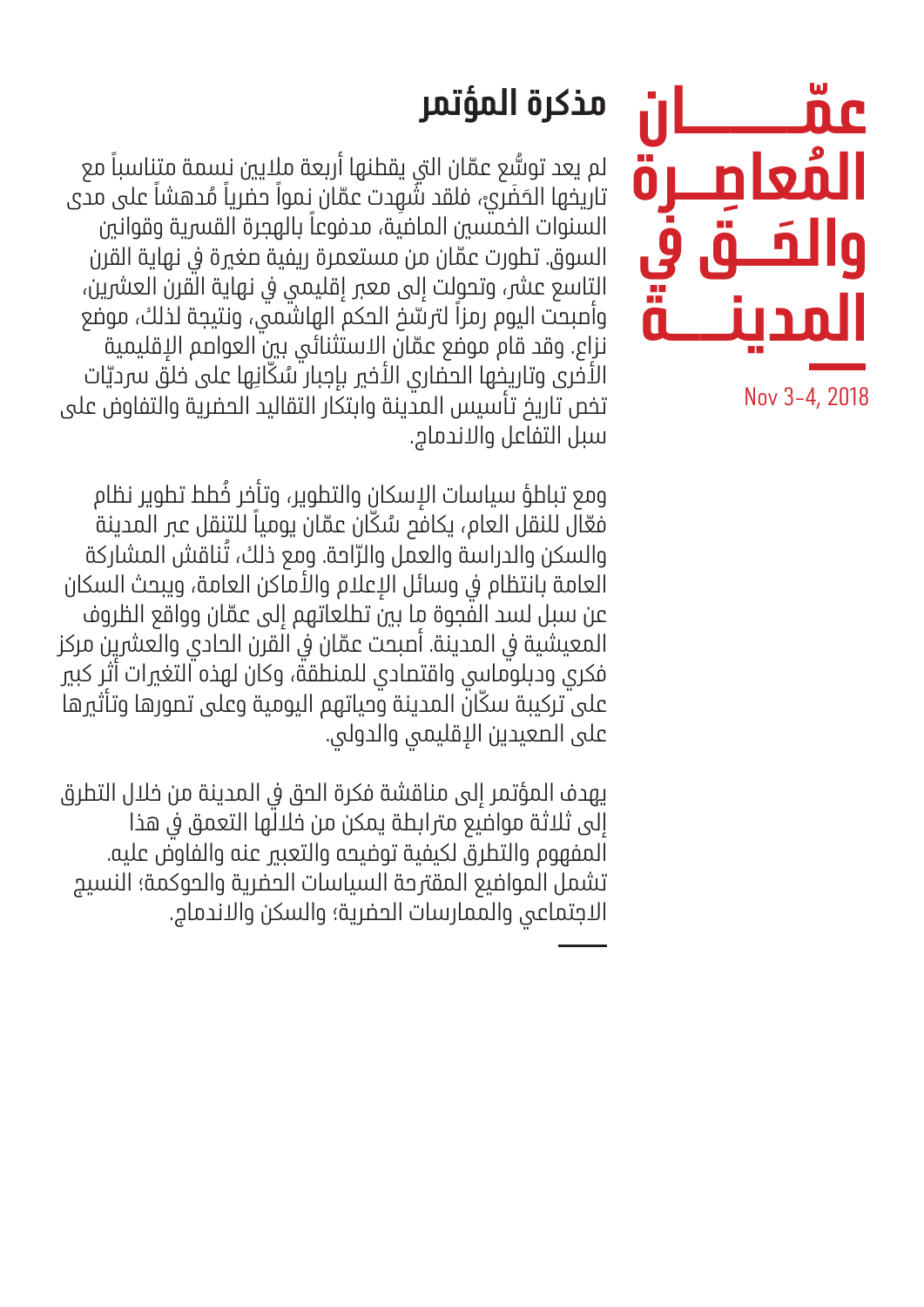# **دعوة لتقديم مقاالت**

يرجى إرسال الخلاصات (350 كلمة بحد أقصى( إلى عنوان البريد الإلكتروني info@ammanconference2018.com

#### **الموعد النهائي للتقديم: ٣٠ حزيران**

ستقوم كل من اللجنة التنظيمية واللجنة العلمية للمؤتمر بمراجعة الخالصات. ستقوم اللجنة التنظيمية بإبالغ المتقدمني المختارين يف منتصف تموز

### **-1 السياسات الحضرية والحوكمة**

يتّسم تطور السياسات الحضرية وهياكل إدارتها في مدينة شهدت تطوراً سريعاً مثل عمّان بأهمية كبرى. سيركز هذا الحوار الذي يتتبع ُ أصول البلدية من الفرتة العثمانية المتأخرة حىت اليوم على هياكل مُنع القرار في السياق الحضري. وسيتم النظر في السياسات الحضرية والحكم في ضوء الديناميات الاقتصادية والسياسية التي نشأت عنها مع إيلاء اهتمام بالجهات الفاعلة الفردية والجماعية المَعنِيّة

سيمت تناول المواضيع التالية:

الجهات السياسية الفاعلة يف النقاشات حول السياسات الحضرية: كيف يؤثر الساسة وعمداء المدن ومهندسو البلديات والمانحون الدوليون والخبراء الأجانب والمنظمات غي الحكومية ومنظمات المجتمع المدني في عملية صنع القرار الحضري في عمان؟

أصول أنظمة السياسات الحضرية واستمراريتها وتاريخها: كيف تطورت هذه الممارسات مع تطور عمّان منذ العهد العثماني مروراً ً بعهد الوالية وصوال إلى العصر الحديث؟

تطور المشاركة العامة ومنظمات المجتمع المدني: كيف يمكن لسكان عمّان التعبير والاحتجاج والتحدي والتأثير على السياسات الحضرية؟ ما هي الممارسات المدنية التي أثبتت أنها أكثر فعالية؟ ما هو دور التضامن الإقليمي والدولي في النضالات المحلية من أجل العدالة االجتماعية الحضرية؟

## **-٢ النسيج االجتماعي والممارسات الحضرية**

ّ يركز المحور الثاني لهذا المؤتمر على النسيج االجتماعي لعمان وتعريف الشعور باالنتماء المشرتك إلى المجتمع الحضري المتنوع. ّ ويقوم سكان عمان ببناء هوية حضرية تستند إلى مخيلتهم المكانية والاجتماعية. سيتم البحث في الطرق الى تقوم بها السرديات الحضرية لعمّان التي وضعتها مجتمعات محلية أو ديموغرافيات سكانية معينة بإدماج أنفسها في النسيج المادي والاجتماعي للمدينة

سيمت تناول المواضيع التالية:

الديناميات االجتماعية للمدينة بما يتجاوز فئات المواطنة واالنتماء الوطي ومساهمة اللاجئين والمواطنين في خلق المدينة سويا